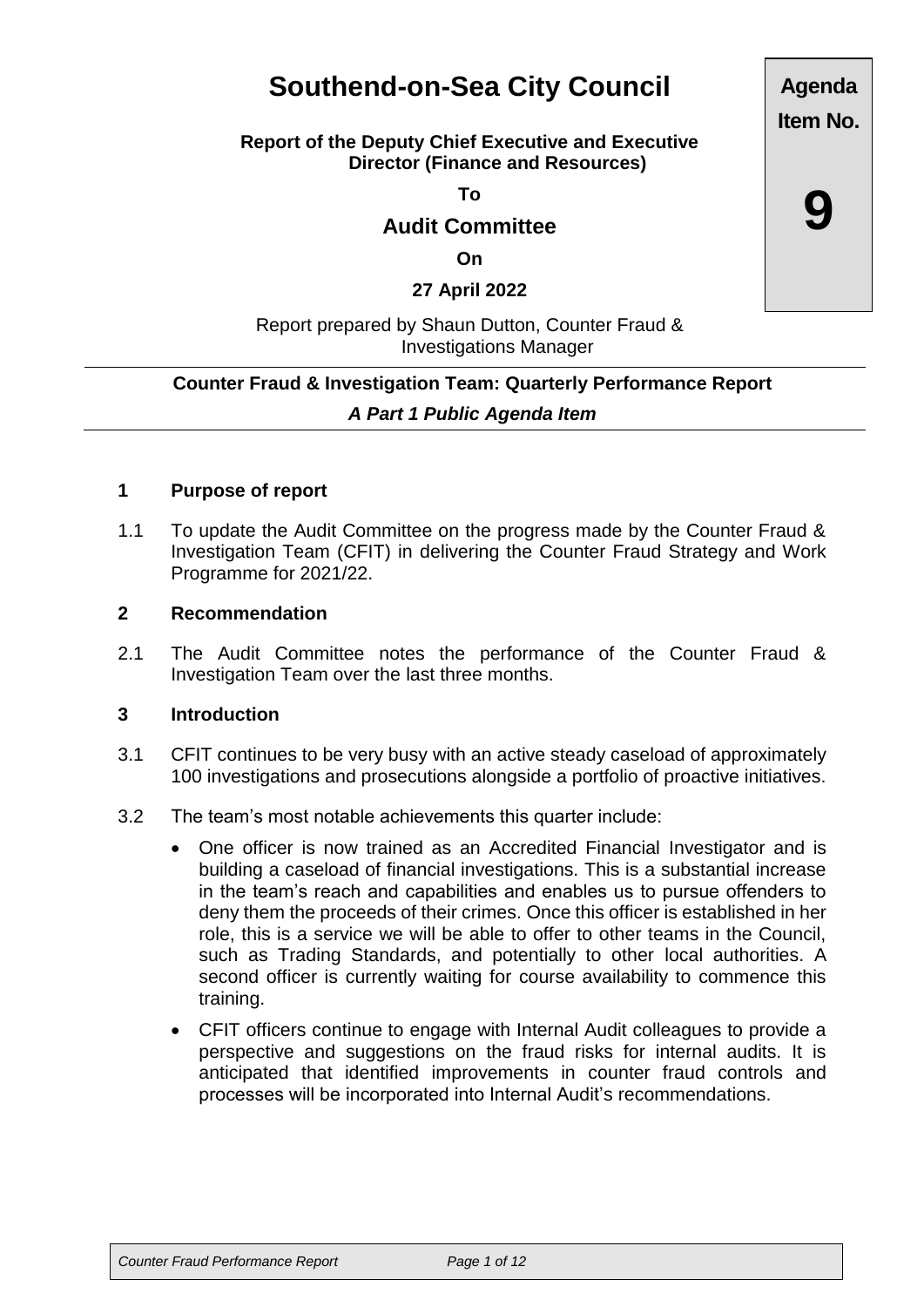- A Blue Badge enforcement training update for APCOA<sup>1</sup> Civil Enforcement Officers has been written and is waiting for a suitable opportunity to be delivered. This will be followed by a further joint CFIT / APCOA Blue Badge fraud detection and deterrence exercise in the coming year.
- CFIT is engaging with the Council's Workforce Development Team to develop and deliver an Anti-Money Laundering eLearning course. This may be followed by an additional course for key Council areas to develop skills in spotting the signs of money laundering.
- A benchmarking exercise has been conducted surveying local authorities with a similar profile to Southend-on-Sea City Council. The findings suggest that CFIT are in the higher bracket in terms of funding and are comparable with the best of those reviewed in terms of staffing and capability. The report can be found at **Appendix 3**.
- CFIT now have Information Sharing Agreements with 17 teams across the Council. This encourages closer and joint working and has increased the team's access to information relevant to our investigations.
- CFIT chaired a meeting with Legal Services, Business Rates and Trading Standards to discuss the options for dealing with 'pop up' shops in the High Street. These typically use techniques to evade the payment of Business Rates and levies for which there is little recourse in law. As a result, CFIT are currently developing a 'High-Risk Commercial Premises Protocol' to coordinate joint working aimed at limiting the operational window of such enterprises. Once completed and agreed, this approach will be trialled for a year.
- CFIT have agreed a trial approach with the Council's Benefits Team to increase enforcement of Council Tax Reduction Scheme (CTRS) frauds without recourse to the DWP. This is the result of the challenges involved in amending the Council's CTRS policy. If the trial approach fails, we will have a body of evidence to support a change in the policy.
- A proactive social housing fraud detection and deterrence exercise was conducted in January with 133 properties visited over 2 days, some on several occasions. This has resulted in four investigations.
- A proactive audit of empty commercial premises was conducted in March with approximately 305 premises visited and 83 records updated. Initial results of this exercise indicate that several undeclared occupants have been identified and other businesses that have been reminded of their obligation to register for Business Rates<sup>2</sup>.
- 3.3 The Council's Counter Fraud & Corruption Policy and Strategy, Counter Money Laundering Policy and Strategy, and Whistleblowing Policy and Procedure are currently being reviewed and revised to support the new Corporate Plan later this year.

<sup>&</sup>lt;sup>1</sup> APCOA are the Council's traffic management and enforcement partners.

<sup>&</sup>lt;sup>2</sup> The results of this exercise are still being collated and assessed. Once these have been assessed by the Business Rates team, they will return those that require further investigation.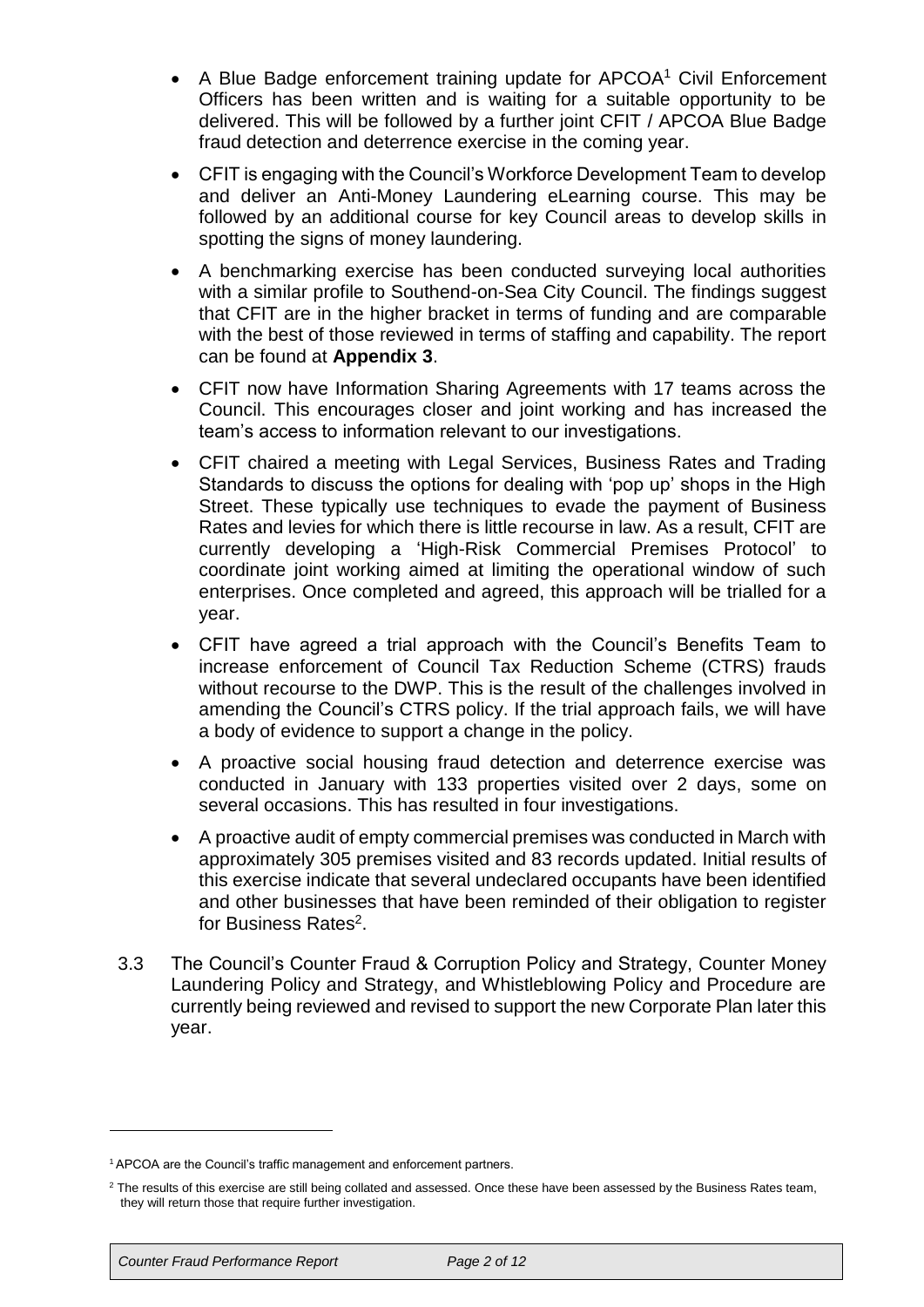- 3.4 CFIT officers continue to spend one day a month working with South Essex Homes' Tenancy Support Officers to encourage closer working and an understanding of each other's roles. The feedback suggests that this is useful and productive.
- 3.5 CFIT have made funding bids for the following:
	- *To recruit and train a Counter Fraud Investigator Apprentice*: the caseload and activity of the team is currently at capacity and the introduction of financial investigators will inevitably impact on the resource available to conduct conventional investigations. Furthermore, the team's ambitions to extend its capabilities, for example through data matching and mining technology, will be challenging without increasing its operational capacity. An apprentice is a cost-effective way to increase the team's capacity and resilience and, once fully operational, is likely to pay for itself (see 6.10 below).
	- *To join CIFAS*<sup>3</sup> , which would provide access to a wide range of cross-industry counter fraud expertise, current fraud intelligence updates and on future risks, discounted counter fraud training, access to the National Fraud Database and Enhanced Internal Fraud Database, and access to advance investigation and data matching tools. This would also enable the Council to perform enhanced vetting of prospective employees to identify those that have an undeclared history of dishonesty in employment or inaccurate CVs.
- 3.6 CFIT continue to publish a monthly fraud update newsletter to staff and residents. This reaches a wide audience of over 700 primary recipients who are encouraged to share it and is well received.

# **4 The threat from fraud**

4.1 Fraud has grown rapidly in recent years and now accounts for 39% of all crime in England and Wales. Estimates by the National Crime Survey show that there were 4.6 million fraud offences committed in the year ending March 2021. This is equal to the total theft and violent crime offences combined<sup>4</sup>.

However, the police have only 1,618 officers dedicated to fraud investigation this is less than 1% of their workforce<sup>5</sup>. A 2019 inspection of the police's response to fraud found that these offences are generally not considered to be a priority<sup>6</sup>.

Although the national response to the threat from fraud is improving, the scale of the threat is beyond the resources of our law enforcement agencies to tackle it alone. A significant focus of this response is focused on enabling businesses, individuals, and local authorities to protect themselves.

<sup>&</sup>lt;sup>3</sup> The Credit Industry Fraud Alert System.

<sup>4</sup> Victims Commissioner, 2021

<sup>5</sup> Institute for Government, 2021

<sup>6</sup> Her Majesty's Inspectorate of Constabulary and Fire & Rescue Services, 2019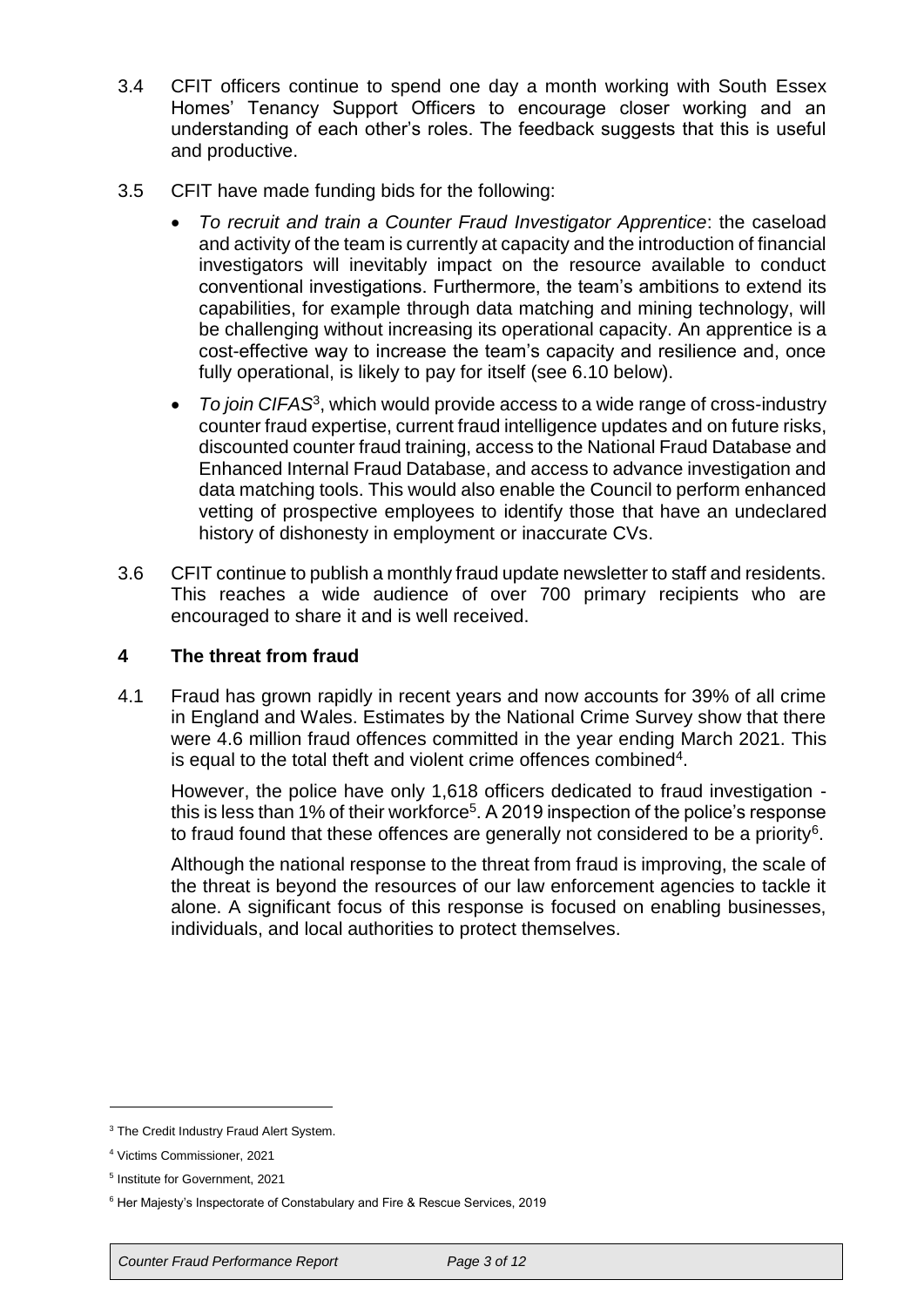4.2 An indication of the increasing threat to the Council is demonstrated by a 2013 estimate<sup>7</sup> suggesting that fraud may be costing UK local authorities £2.1bn a year, compared to a 2017 estimate<sup>8</sup> that the total annual loss to local authorities from fraud may be as high as £7.8bn.

This is a rise of £1.4bn a year and if the estimates are accurate, and the trend continues, the figure may be as high as £14.8bn in UK local authority loss from fraud by 2022.

- 4.3 A third of all crime in the UK is now fraud related<sup>9</sup>.
- 4.4 The national fraud quidance for local authorities<sup>10</sup> is placing an increased emphasis on proactive fraud prevention initiatives and our current and future Work Plans have been guided by this (**Appendices 1 and 5**).

#### **5 Counter Fraud Work Plan 2021/22**

- 5.1 An ambitious programme of work was planned for 2021/22 (**Appendix 1**) with 17 areas of activity and 7 proactive fraud detection and deterrence exercises.
- 5.2 Only two areas of activity were not achieved to some degree:
	- A joint working agreement with the DWP was unachievable due to their lack of operational capacity and willingness to engage. This will be revisited in the coming year.
	- A review of the South Essex Homes' Tenancy Terms and Conditions did not take place and therefore CFIT was unable to participate.
- 5.3 Three areas of activity were partially achieved:
	- Three social housing fraud detection and deterrence exercises were planned but only two took place. This was due to a delay in obtaining a list of the City's social tenants, making the second exercise late by three months. The two exercises that went ahead resulted in 203 tenancies being visited and 12 investigations.
	- Three Blue Badge fraud detection and deterrence exercises were planned but only two took place. This was due to an opportunity to conduct a Business Rates exercise arising and this was chosen over the Blue Badge exercise to widen the variety of exercises conducted in the year.
	- A research project was planned to determine best practice and effective methods of combatting Business Rates fraud. This was not achieved due to operational workload pressures and has been 'rolled over' into the 2022/23 Work Plan. However, the 'high-risk commercial premises protocol' is a result of this area of activity.
- 5.4 All other areas of activity were achieved.

<sup>7</sup> National Fraud Office 2013

<sup>8</sup> Centre for Counter Fraud Studies, University of Portsmouth, 2017

<sup>&</sup>lt;sup>9</sup> Government Economic Crime Plan 2019

<sup>10</sup> *Fighting Fraud and Corruption Locally: A strategy for the 2020s*, Local Government Association, 2020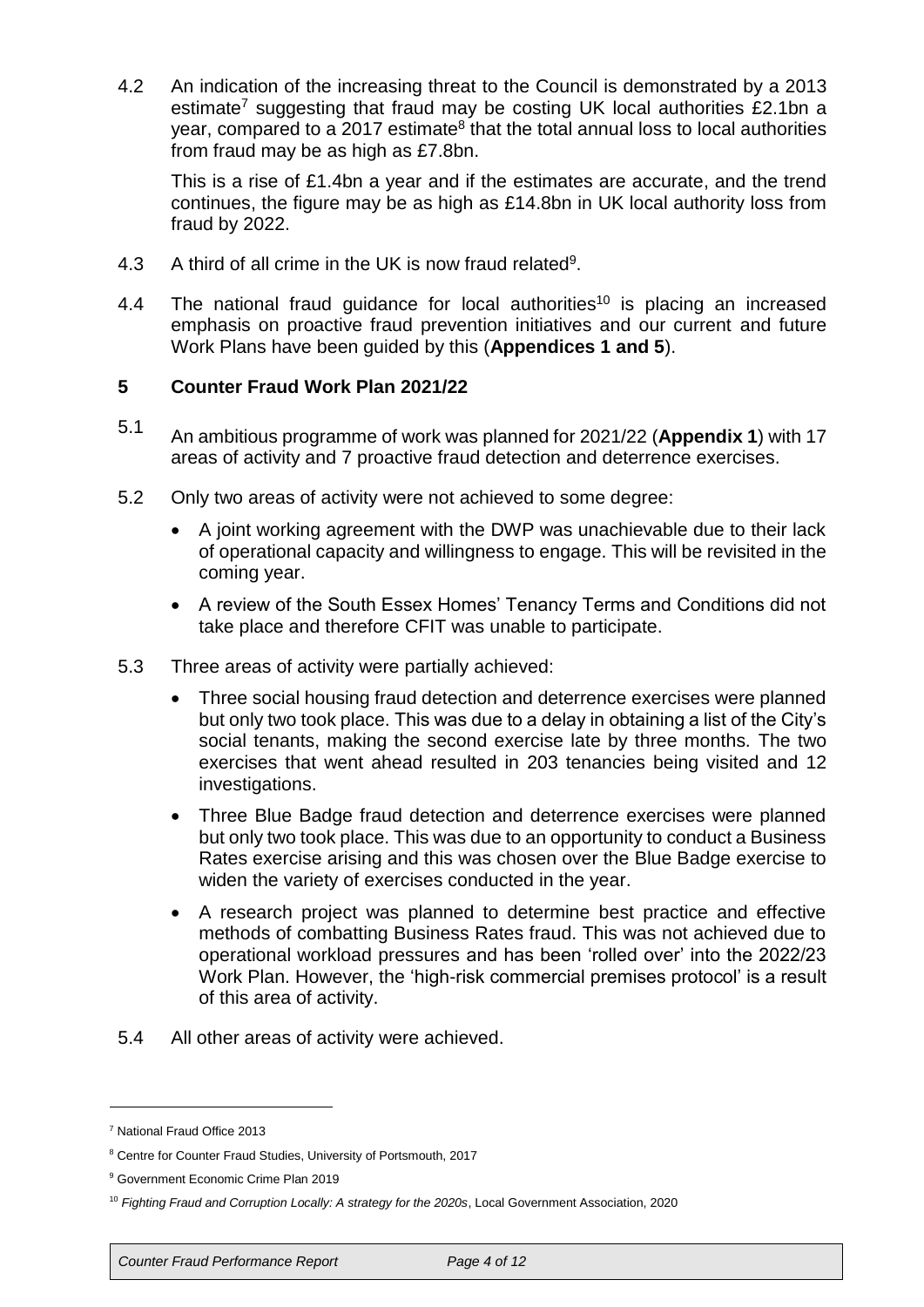5.5 Work has commenced on drafting the Work Plan 2022/23 (**Appendix 5**) and this is being reviewed to consider how the team can widen its proactive activity to other areas of the Council's business. This will be complete and in action before CFIT publishes its Annual Report.

## **6 Investigations**

- 6.1 Since 1 April 2021, CFIT have dealt with, or are investigating, 416 cases (94 of these cases started prior to that date). This is an increase of 89 cases (27%) on the 2020/21 year (328 cases).
- 6.2 Since April 2021, we have received 323 new cases of which 107 were received since the last report to the Committee.
- 6.3 Of the total 416 investigations:
	- 322 have been concluded
	- 94 investigations are active:
		- $\circ$  66 are currently being investigated
		- o 7 are with Legal Services for prosecution
		- o 21 are waiting assignment to an investigator.
- 6.4 A breakdown of these investigations can be found in **Appendix 2**.

As requested by the Audit Committee, the Revenues and Benefits fraud figures have now been divided into the separate categories of *Council Tax* (which includes Council Tax Reduction Scheme offences<sup>11</sup>), *Business Rates*, and *Covid-19 related grants*.

- 6.5 Our current prosecutions relate to:
	- 2 offences concerning procurement fraud
	- 2 offences relating to Business Rates Small Business Rates Relief fraud
	- 2 offences relating to grant fraud (non-covid)
	- 1 offence relating to Blue Badge fraud.
- 6.6 Highlights this period include:
	- The recovery of £34,988 in fraudulent or incorrectly awarded grant funds
	- £11,420 in recouped Business Rates Small Business Rates Relief
	- £6,970 in recouped Council Tax discounts and exemptions with £280 in penalties imposed by the Revenues Team as a result
	- £408 gained from agreeing Council Tax Reduction Scheme Administrative **Penalties**
	- Reports and evidence provided to South Essex Homes to support the recovery of 3 properties, saving the Council £63,000<sup>12</sup> over the coming year

<sup>&</sup>lt;sup>11</sup> This is because CTRS offences often also involve Council tax offences.

 $12$  This is measured by the cost of keeping a family in temporary accommodation, estimated to be £23,000 a year.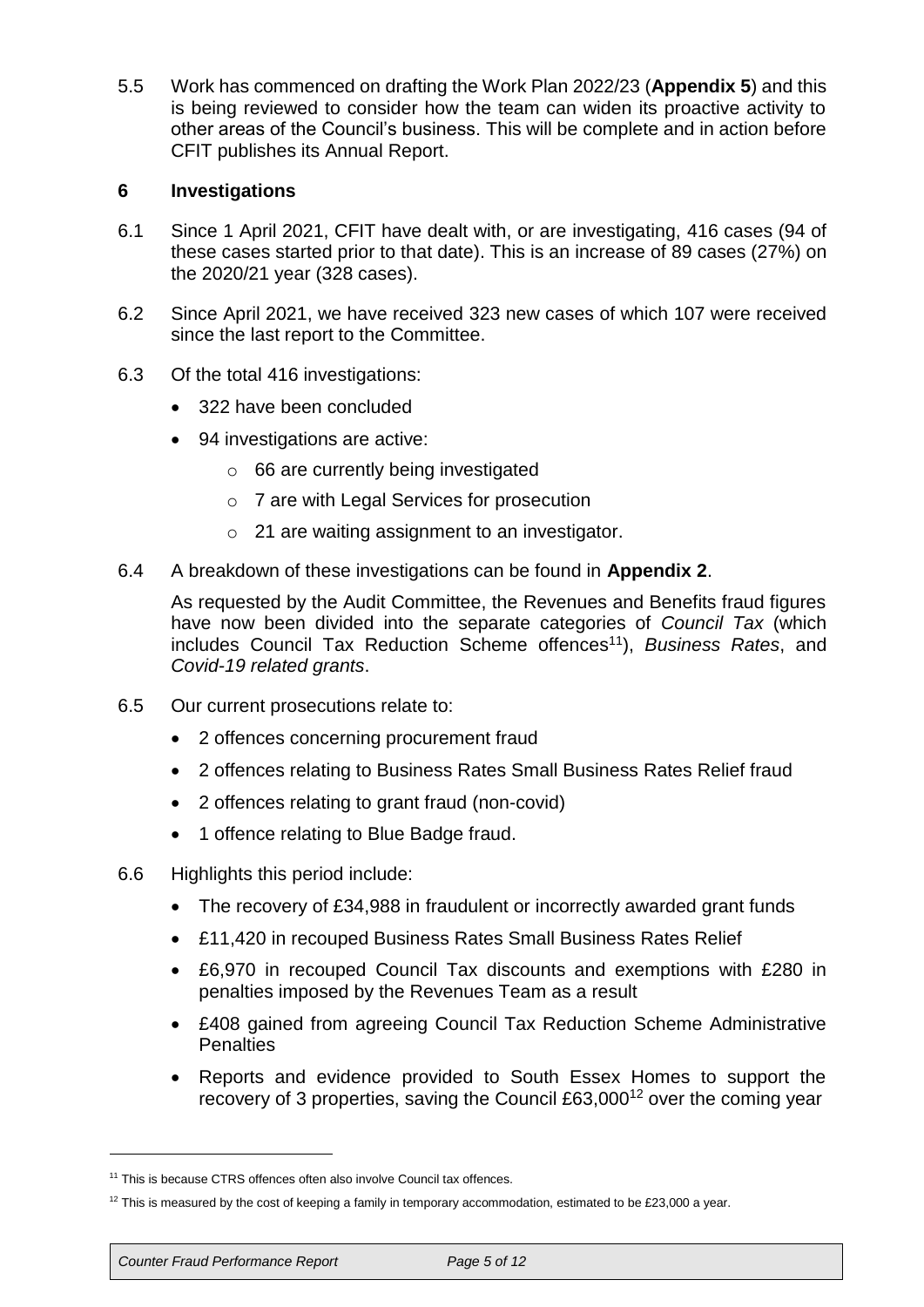- One Right to Buy application withdrawn as the result of an investigation, saving the Council £57,000 in Right to Buy discount
- 4 cautions issued for Blue Badge misuse
- 8 intelligence reports issued to national agencies concerning organised criminal activity
- 13 reports issued to the DWP concerning benefits fraud
- 2 intelligence reports issued to Essex Police concerning money laundering activity
- Meeting 68 Data protection Act requests for information from other agencies
- Performing due diligence checks on 9 Right to Buy applications, 2 of which required further investigation.
- 6.7 Our results for 2021/22 are:
	- Three successful prosecutions of:
		- o One company for environmental offences (parking vehicles for sale) resulting in a £4,000 fine and £145 in costs awarded to the Council
		- o One individual for fraud offences (using an altered parking permit) resulting in a 12 month community order, 80 hours unpaid work and £350 in costs to the Council
		- o One individual for fraud and forgery offences (using an altered parking permit) resulting in a 12 month community order, 80 hours unpaid work and £350 in costs to the Council.
	- Council Tax Reduction Scheme Administrative Penalties<sup>13</sup> agreed to the value of £3,079
	- £19,452 of fraudulently obtained Council Tax reductions and discounts recovered<sup>14</sup>
	- £16,150 in Business Rates recouped with an added income to the Council of approximately £15,500<sup>15</sup> for the coming year
	- Assisting the prevention of £152,746 in fraudulent covid-19 related grant applications being awarded
	- £75,888 of fraudulent or incorrectly awarded covid-19 related grant payments recovered
	- Assisting in the recovery of eight social housing properties, saving the Council £178,000 in future temporary accommodation costs<sup>16</sup>
	- £172,985 in savings generated by the National Fraud Initiative (NFI, see section 8).

<sup>&</sup>lt;sup>13</sup> The Council Tax Reduction Schemes (Detection of Fraud and Enforcement) (England) Regulations 2013 allow the Authority to offer offenders an Administrative Penalty of between £100 and £1,000 as an alternative to prosecution.

<sup>&</sup>lt;sup>14</sup> This is mainly the recovery of fraudulently obtained Single Person Discount and Council Tax Reduction.

<sup>&</sup>lt;sup>15</sup> This is due to the removal of Small Business Rates Relief.

<sup>&</sup>lt;sup>16</sup> It is estimated that the fraudulent occupation of a social housing property costs the Council £23,000 a year; this is the cost of keeping a family in temporary accommodation for that time. Other estimates put this cost a lot higher by factoring in the cost of investigation, enforcing statutory obligations, anti-social behaviour etc.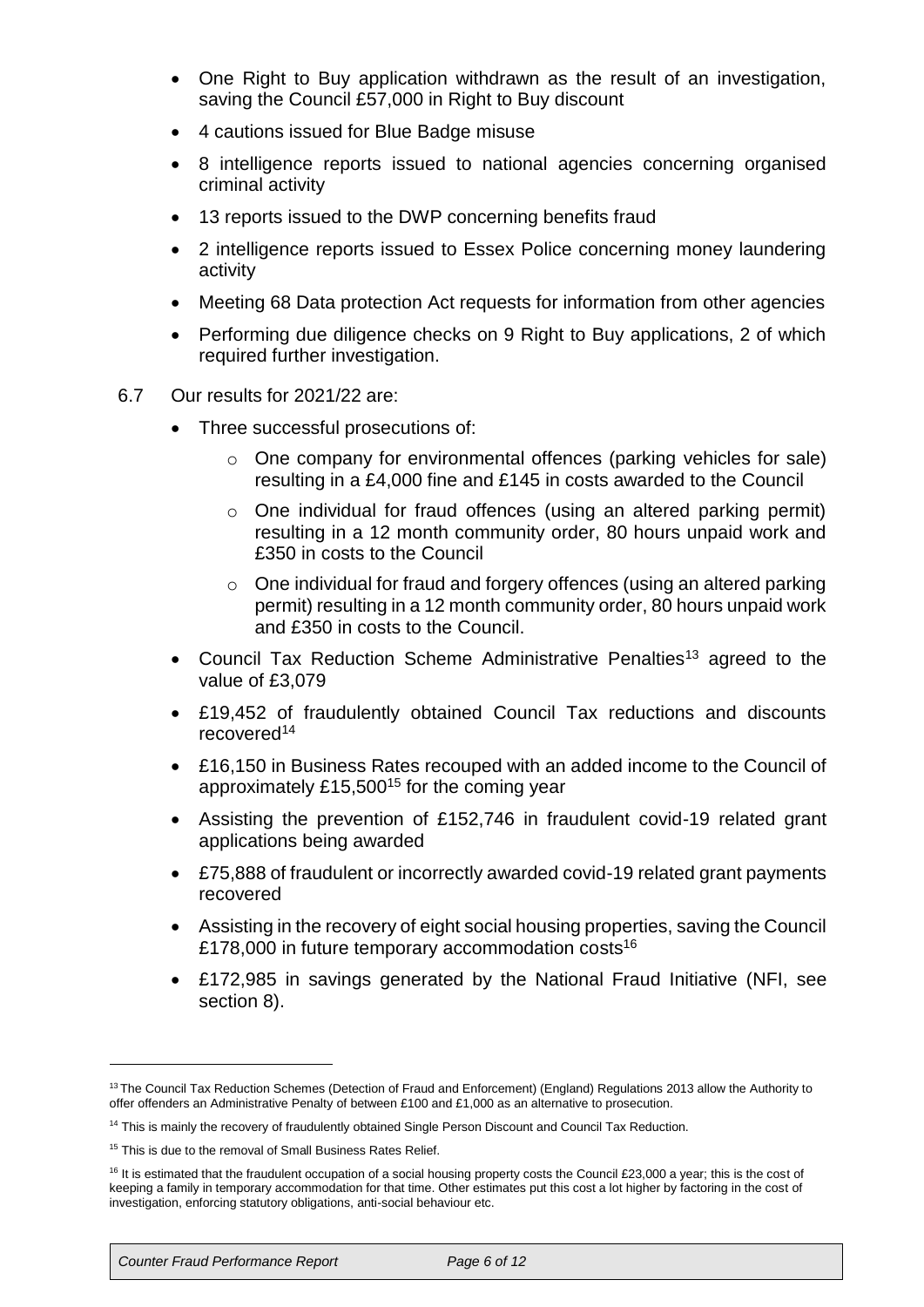- Four employees referred to Human Resources for misconduct issues
- One individual removed from the social housing waiting list for failing to declare assets
- Assessing 41 Right to Buy applications on behalf of South Essex Homes, 7 of which required further enquiries
- One Right to Buy application withdrawn following an investigation, saving the Council £57,000 in Right to Buy discount
- Nine individuals cautioned for Blue Badge misuse and two badges confiscated, saving the Council £1,150<sup>17</sup> of lost parking revenue in the coming year
- 52 referrals to other agencies
- Meeting 203 Data Protection Act requests for information from other agencies.

This totals **£692,794** (£519,809 discounting the NFI figures) benefit to the Council from CFIT's activities since 1 April 2021.

- 6.8 The number of cases CFIT have received this year has increased 27% on 2020/21. There could be several reasons for this:
	- Increasing staff confidence in CFIT's work, professionalism, communication, and results
	- Increased staff fraud awareness because of training and newsletters
	- Increased visibility of CFIT and a constant striving for increased joint working
	- An increase in fraud perpetrated against the Council
	- An increase in the number of investigations resulting from the NFI
	- The relaxation of pandemic restrictions; although much of the Council was continuing 'business as normal' albeit in a different way, many reports to us result from direct interactions with residents.

In reality, it is likely to be a combination of all the above and other factors. It is also possible that the growing 'cost of living crisis' in the UK may encourage an increase in attempted fraud against the Council over the coming year.

- 6.9 This year's results are impressive:
	- The total benefit (£692,793) is a **128% increase** on 2020/21 (£330,427).
	- The benefit directly attributable to the team (£519,808) is a **68% increase** on 2020/21 (£310,003).
	- The NFI result (£172,984) is a **229% increase** on 2020/21 (£52,605).

The team's 2020/21 results should be considered in the context of staffing turbulence early in that year, extensive pandemic restrictions, and that the NFI exercise was not fully engaged with by the fraud service prior to the introduction of CFIT.

*Counter Fraud Performance Report Page 7 of 12*

<sup>&</sup>lt;sup>17</sup> Blue Badge fraud is estimated to cost the Council £575 per badge per year in lost revenue.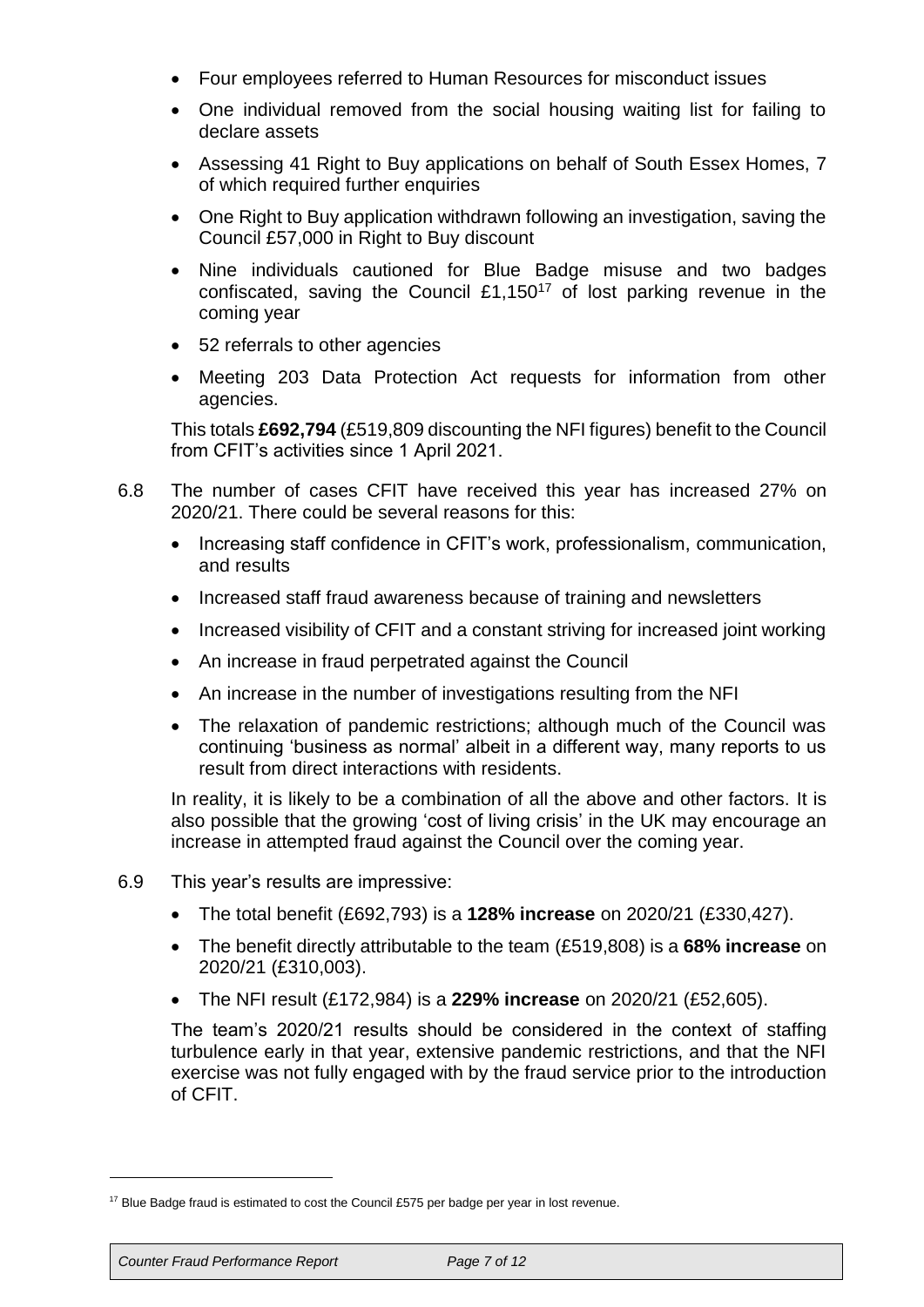- 6.10 However, this year's total benefit equates to £138,558 per Counter Fraud & Investigation officer and thus represents exceptional value for money. The benefit directly attributable to the team is 2.4 times its budget.
- 6.11 CFIT's successes would not be possible without the dedication, skills and professionalism of its investigators and the credit for this lies largely with them. CFIT would also find it difficult to operate without the support, vigilance, willingness to work together, and expertise of many staff and teams across the Council which we value and appreciate greatly. These people are the 'front line' in the Council's fight against fraud.

#### **7 Fraud prevention**

- 7.1 CFIT's Fraud prevention strategy is comprised of:
	- Raising the awareness of the risk of fraud in all staff
	- Maintaining adequate controls in policies and procedures
	- Highlighting new frauds and information sharing
	- Deterrence by publicising our results
	- Deterrence by having a high visibility in the community by conducting proactive detection and deterrence exercises.
- 7.2 The Fighting Fraud in Local Government Course, written by CFIT, has been completed by 684 officers and is rated 4.5 out of 5 stars by those having completed it. The Monthly Fraud Update is a newsletter for staff and the public highlighting current risks of fraud and providing advice as to how people can protect themselves. This reaches over 700 individuals.
- 7.3 CFIT are currently developing a Money Laundering Awareness Course targeted at those areas of the business most at risk of being used to launder criminal proceeds, but will be available to all staff.
- 7.3 The successful prosecutions mentioned above were publicised through the local press and this will continue to be done with future cases.
- 7.4 As mentioned above, CFIT will be engaging with Internal Audit's work to provide a fraud risk assessment and recommendations to strengthen any identified vulnerabilities.
- 7.4 CFIT issued 40 fraud alerts to various teams within the Council during the year highlighting current and emerging fraud threats that affect their areas of the Council's business. Some of these, such as covid-19 related grant fraud alerts, have been instrumental in preventing organised criminal fraud attempts against the Council.
- 7.5 CFIT has issued 8 intelligence reports concerning organised criminal activity with the national authorities tasked with cross-border grant fraud.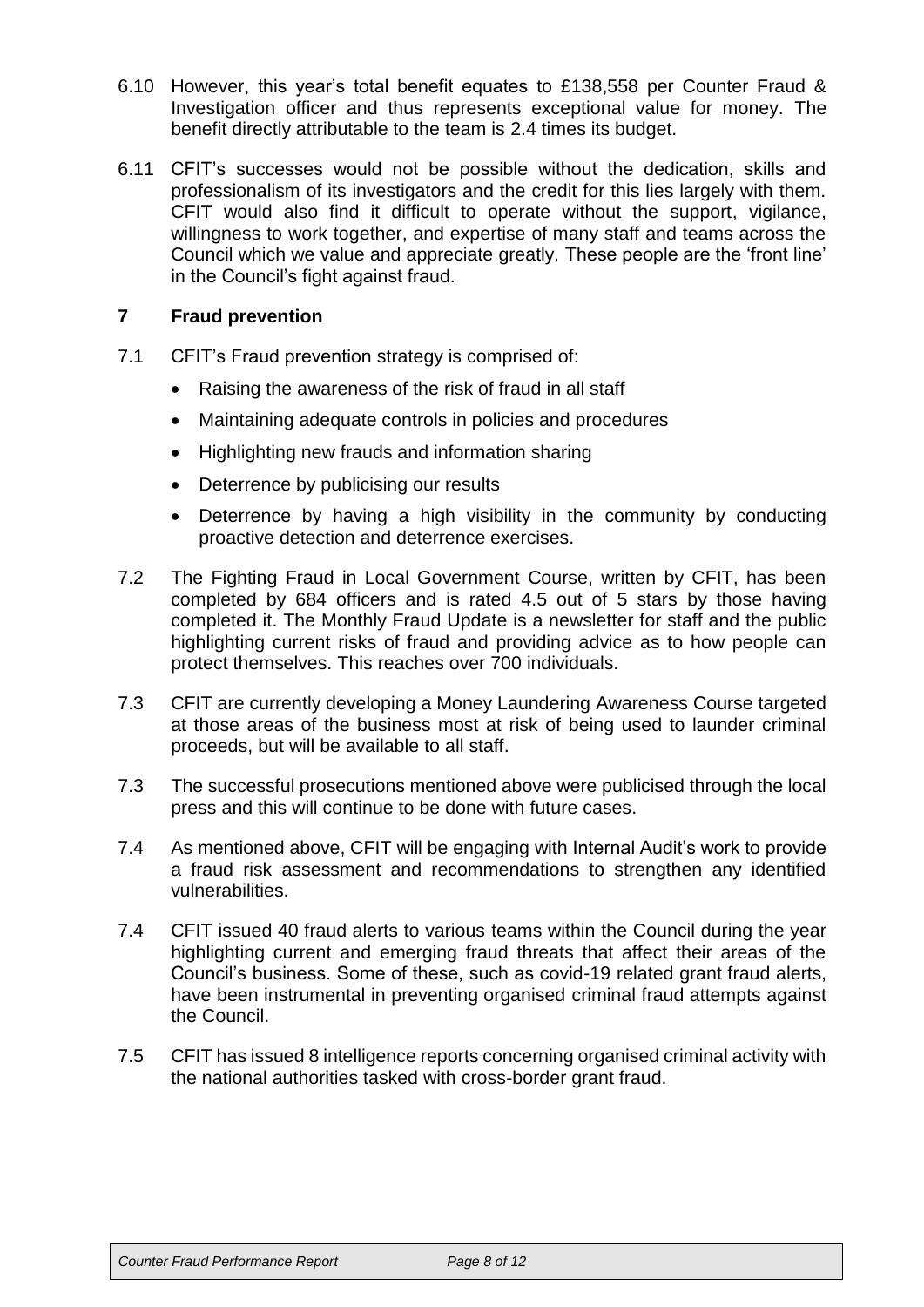7.6 Membership of CIFAS entails publishing Fair Processing Notices where there is an intention to search the National Fraud Databases for indications of previous dishonest conduct. This will deter corrupt suppliers and prospective employees from engaging with the Council to commit further offences. Furthermore, those found guilty of fraud, or those dismissed due to dishonest conduct, can be added to the databases to inform other members and prevent offenders from moving on and continuing their behaviour elsewhere.

# **8 The National Fraud Initiative (NFI)**

- 8.1 The NFI is a central government exercise that matches electronic data within and between public sector bodies to prevent and detect fraud. These bodies upload their data to a central service which then produces data matching reports. This process runs on a 2-year cycle.
- 8.2 An example of this is matching household non-dependents who have turned 18 with households in receipt of Council Tax Single Person Discount (SPD) (the non-dependent ceases to be such when they reach this age and SPD can no longer be claimed).
- 8.3 CFIT operates as the local coordinator and key contact for the NFI at Southendon-Sea City Council: centrally organising the training of staff, the upload of data and the processing of returns.
- 8.4 The current cycle is now at the stage where results are being returned for local review and assessment and the savings resulting from the exercise totals **£172,985**. The specific results from the NFI can be found in **Appendix 4**. It should be noted that the Revenues Team were not able to review all their reported matches due to pressures resulting from the pandemic and the administration of grant funds on behalf of central government. These results may be available in the coming year.
- 8.5 42 fraud investigations have resulted from the NFI this year.
- 8.6 It should be noted that while CFIT coordinates NFI activity, ensures that there is commitment to the exercise and trains staff, it cannot be done without the support and hard work of many teams across the Council. Their efforts are very much appreciated and have proved to be both professional and worthwhile.

#### **9 Corporate implications**

Contribution to the Southend 2050 Road Map

- 9.1 The team's work to reduce fraud, protect the council from fraud and corruption, to pursue offenders and to recoup properties and money from the convicted contribute to the delivery of the Council Ambition and the delivery of all Southend 2050 outcomes. It does this by protecting and recovering the assets and funds that the council holds.
- 9.2 Furthermore, proactive fraud and corruption work, alongside the reactive prosecution of offenders, acts as a deterrent for such activities and assists in the identification of financial loss and loss of assets.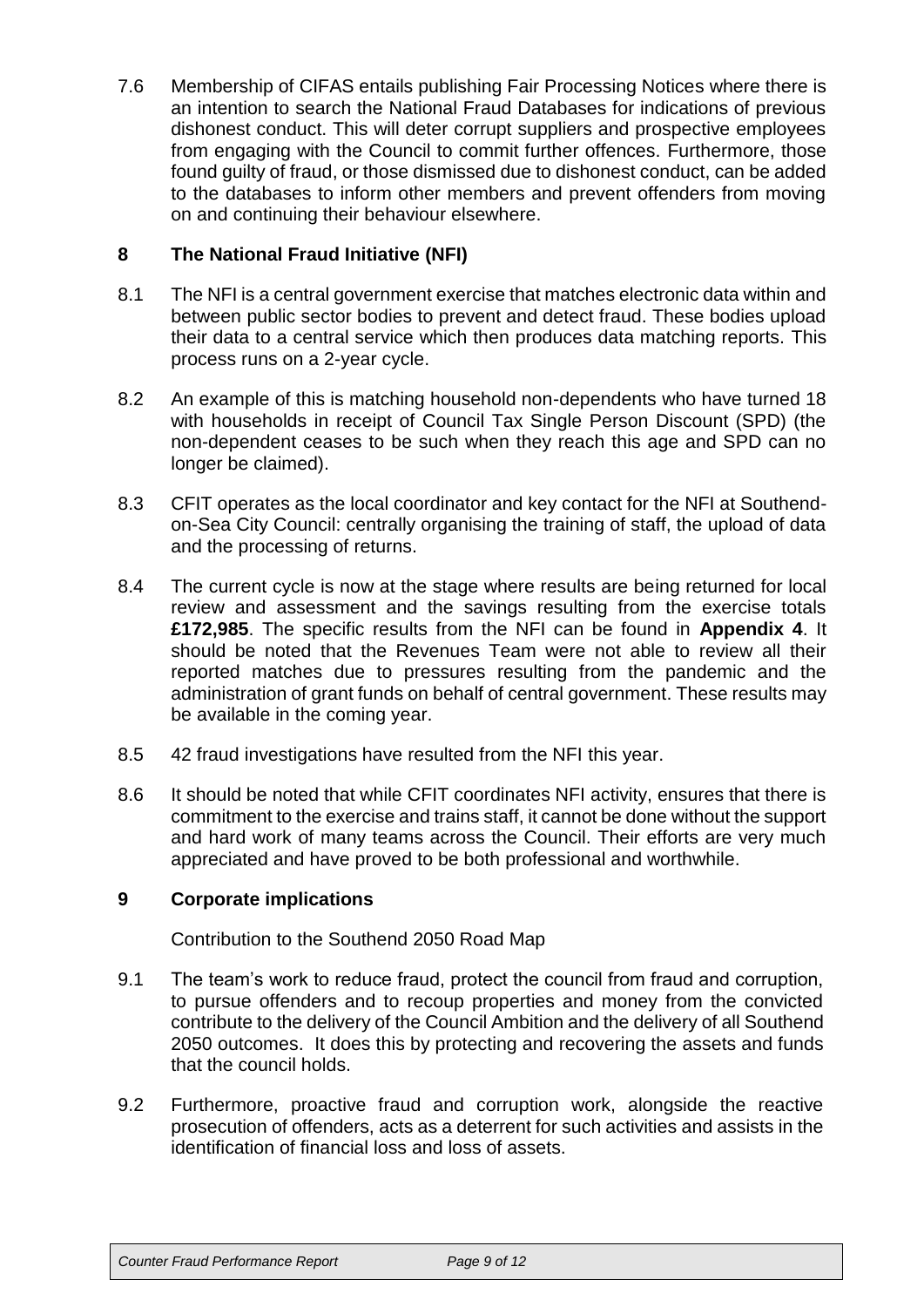9.3 Such proactive counter fraud work can result in reduced costs to the Council by protecting it against potential loss and civil or insurance claims.

Financial Implications

9.4 The work of the Counter Fraud and Investigation Team will be delivered within the approved budget. Any financial implications arising from identifying and managing fraud risk will be considered through the normal financial management processes.

As noted at paragraph 4.6 the Counter Fraud and Investigation team has delivered £692,794 benefit to the Council through its activities.

9.5 The work of the Counter Fraud and Investigation Team will be delivered within the approved budget.

Any financial implications arising from identifying and managing fraud risk will be considered through the normal financial management processes.

As noted at paragraph 4.6 the Counter Fraud and Investigation team has delivered £692,794 benefit to the Council through its activities.

Legal implications

9.6 The Accounts and Audit Regulations 2015 section 3 states that:

"*The relevant authority must ensure that it has a sound system of internal control which:*

- *Facilitates the effective exercise of its functions and the achievement of its aims and objectives*
- *Ensures that the financial and operational management of the authority is effective*
- *Includes effective arrangements for the management of risk*."
- 9.7 The work of the Counter Fraud & Investigation Team contributes to the delivery of this.
- 9.8 Where fraud or corruption is proved the Council will:
	- Take the appropriate action which could include disciplinary proceedings, civil action and criminal prosecution.
	- Seek to recover losses using criminal and civil law.
	- Seek compensation and costs as appropriate.

People implications

9.9 People issues that are relevant to delivering individual investigations, or the Workplan, will be considered as part of each piece of work, and Human Resources consulted as appropriate.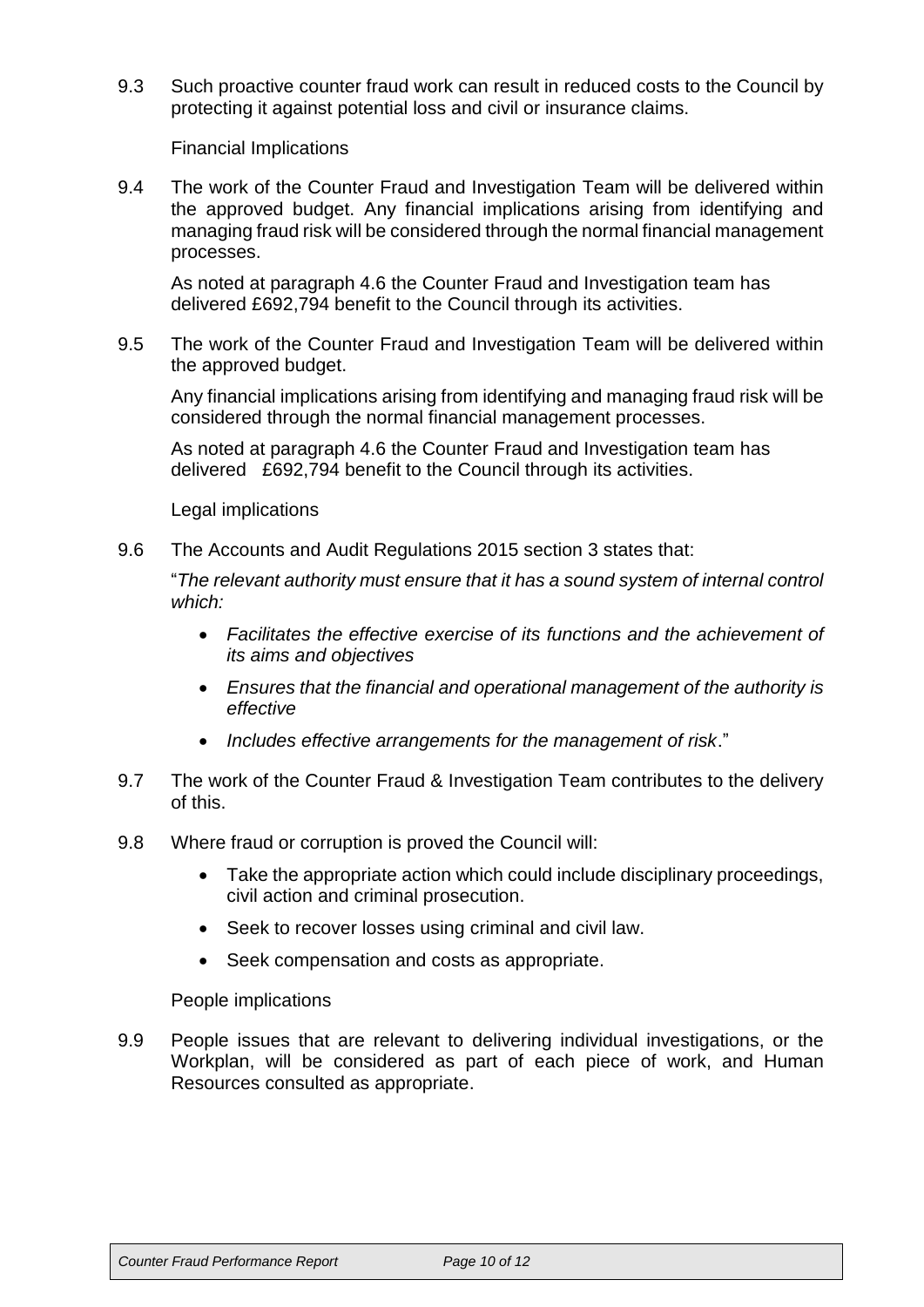#### Property implications

9.10 Properties could be recovered through the investigation of housing tenancy fraud or assets recovered as the proceeds of crime. Such action will benefit the Council by returning social housing stock for the use of those in most need, recovering the assets of those who seek to profit from criminal behaviour and deterring others from considering such activity.

#### **Consultation**

9.11 The progress with investigations and delivery of the Workplan are periodically discussed through monthly meetings with key stakeholders and with Directors before being reported to Corporate Management Team and the Audit Committee.

Equalities Impact Assessment

9.12 The relevance of equality and diversity issues is considered during the initial planning stage of each investigation and piece of development work delivered, with Human Resources consulted as appropriate

Risk assessment

- 9.13 Failure to operate a strong anti-fraud and corruption culture puts the Council at risk of increased financial loss from criminal activity. Such a culture should be led and supported by the Senior Management Team.
- 9.14 While risk cannot be eliminated from the Council's activities, implementing counter fraud and corruption policies and culture will contribute to managing this more effectively.

Value for money

- 9.15 An effective Counter Fraud and Investigation Team should save the Council money by:
	- Reducing the opportunities to perpetrate fraud; this is reducing potential losses to future budgets.
	- Detecting fraud promptly and applying relevant sanctions where it is proved; this limits the losses to fraud and corruption.
	- Pursuing perpetrators to recover losses and to seek compensation; this limits the losses to fraud and corruption.
	- Recovering properties; this reduces the strain on the social housing stock and reduces the cost of temporary accommodation to future budgets.
	- Limiting the cost of investigation and pursuit of offenders by the application of alternate sanctions where appropriate; this provides a cost-effective service.
	- Generate an income for the Council through the provision of counter fraud awareness training to the Council's partners and service providers and the provision of an investigation/prosecution service to appropriate partners.